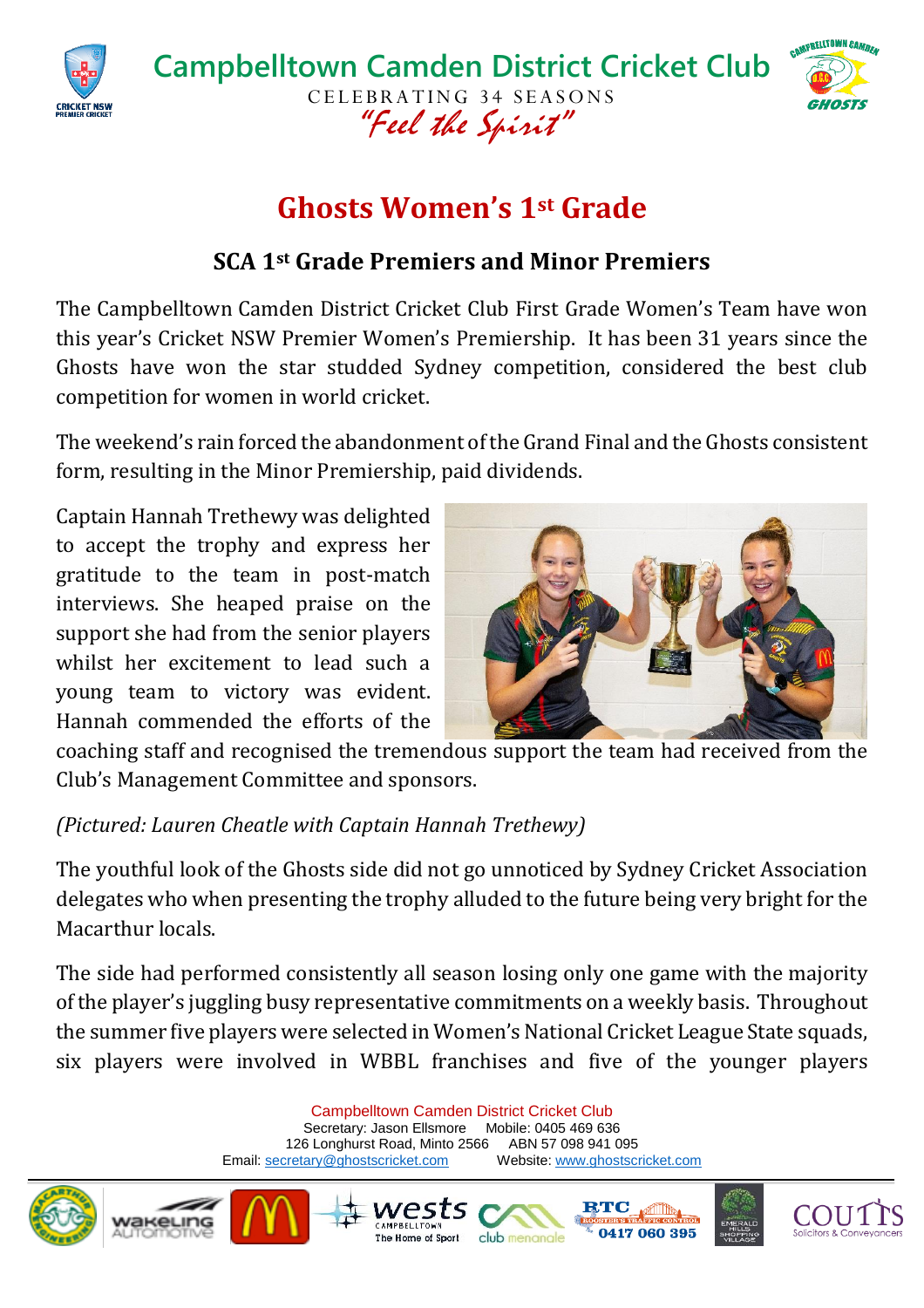

#### **Campbelltown Camden District Cricket Club** CELEBRATING 34 SEASONS "Feel the Spirit"



represented NSW in age group National Championships. Lauren Cheatle, Belinda Vakarewa and Hannah Darlington also represented Australia.

Coach James Broadbent was amazed at the talent the squad contained. "All of them have played serious representative cricket," he commented, "They are disciplined, they train well and manage their loads and routines responsibly. These girls are outstanding role models for any young female athlete". Broadbent went on to praise the depth in the club when these girls are on representative duty.

Highlights of the season were plenty. Claire Koski's (Pictured) phenomenal batting averaging 121 runs, record breaking partnerships and bowlers all having great success throughout games enabled the outstanding leadership skills of Captain Hannah Trethewy to shine. Five bowlers finished in the competitions top fifteen (on statistics) whilst three bats featured in the competitions top 11.



The Ghosts ladies can now enjoy defending the trophy next season. Given their youth and development, opposing sides will want to avoid them next season. An exciting future lies ahead for this team. Containing an excellent blend of tremendous ability, experience and youth, the potential to dominate the immediate seasons ahead is a reality.

> Campbelltown Camden District Cricket Club Secretary: Jason Ellsmore Mobile: 0405 469 636 126 Longhurst Road, Minto 2566 ABN 57 098 941 095 Email[: secretary@ghostscricket.com](mailto:secretary@ghostscricket.com) Website[: www.ghostscricket.com](http://www.ghostscricket.com/)